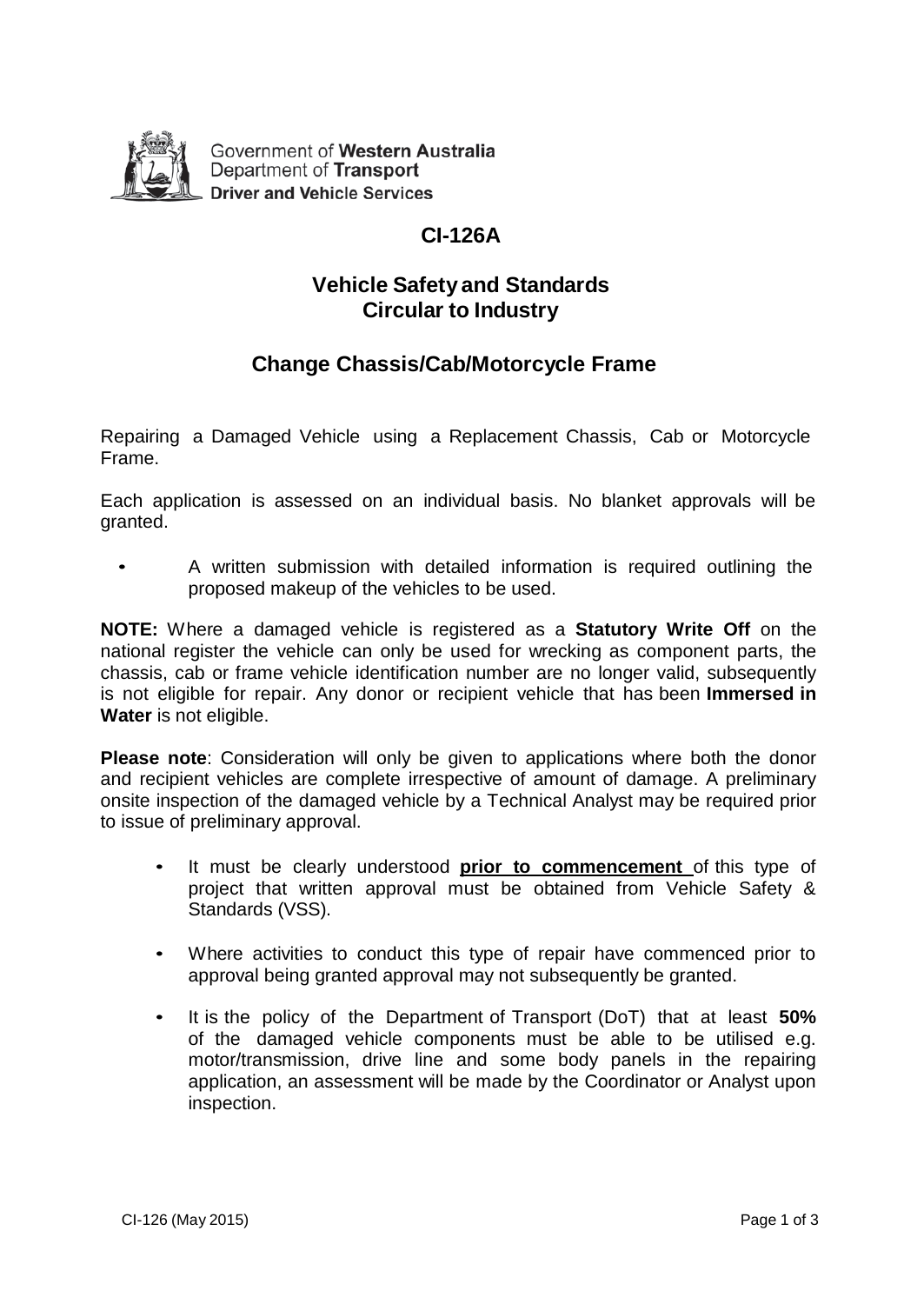• Information submitted must include **Make; Model, Year, Engine and Chassis/ VIN numbers** of both vehicles, photograph of damaged vehicle (3/4 view of front 3/4 view of rear). Copies of documentation relating to the purchase of vehicles and components.

*Failure to satisfy the criteria required by the DoT may result in unnecessary delay in processing such applications and/or refusal to the request.*

• As part of any approval a rebuilt damaged vehicle requires **new seat belts to be fitted**.

Safety equipment (i.e. SRS air bags) if fitted originally in damaged vehicle must be fitted in the rebuilt vehicle to maintain the same safety standard offered by the vehicle manufacturer. Any air bags that may have been deployed will require to be replaced with **new air bags**.

A written report from the vehicle manufacturer's agent will be required confirming the air bags are fully operational.

The engine assembly must be that which was supplied as original equipment for the donor vehicle. All emission control devices must be fitted and be operational.

Although the vehicle is to comply with Australian Design Rules (ADR's), the replacement component is considered the major component in determining the category associated in licensing the vehicle.

Condition codes "302" & "304" where applicable will be endorsed on the registration paper, which identifies the history and origin of the vehicle for licensing purposes.

### **Condition Codes:**

- **302** Vehicle exempted from fitment of compliance plate.
- **304** Reconstructed vehicle.

*It is not permitted to affix the manufacturer's or compliance plates from the Australian body shell to the rebuilt vehicle unless approved by VSS; where not approved both plates must be surrendered to the Coordinator Technical Policy & Services prior to letter of approval for registration being issued.*

A DoT surrogate VIN will be issued in lieu of the original chassis number/VIN this is to identify the history of the vehicle.

Upon receipt of all the relevant information an assessment will be made of your request and advised accordingly of the decision in writing.